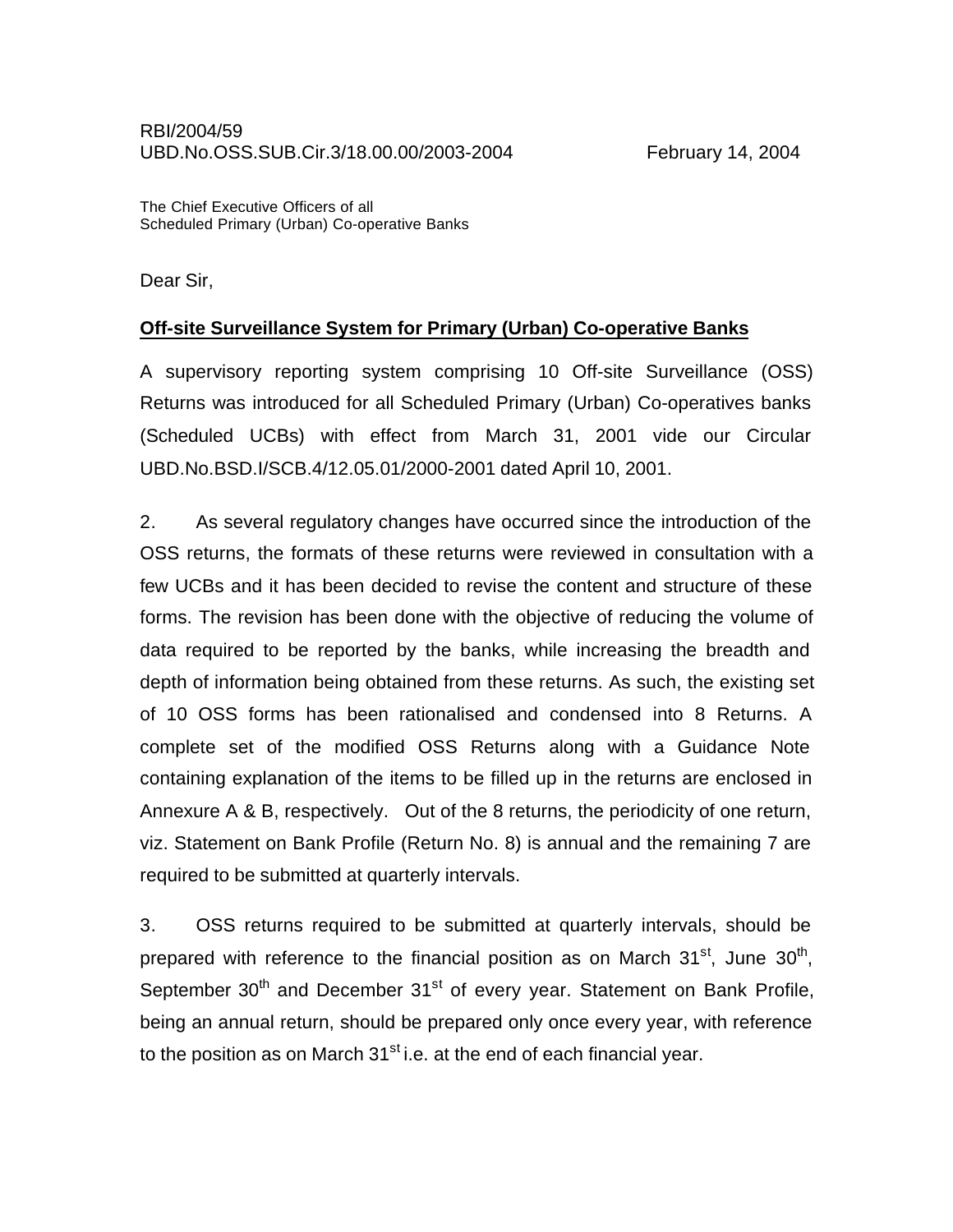4. All OSS returns should be submitted within one month of the close of the relative quarter / year. However, if the returns relating to the quarter / year ended March 31<sup>st</sup> are based on un-audited financial position, a revised set of OSS returns should be submitted as on that date, within 3 weeks of completion of statutory audit. As such, for the quarter / year ended March  $31<sup>st</sup>$ , banks would be required to submit 2 sets of OSS returns, the first before April  $30<sup>th</sup>$ , i.e. within the prescribed time for submission of OSS returns, and the second within 3 weeks of completion of audit.

5. The modified OSS Returns would come into effect from March 31, 2004. The existing 10 OSS Returns may, therefore, be submitted for the quarter ended December 2003 in the normal course by February 15, 2004, i.e. within six weeks of close of the quarter. Further, in order to be familiarized with the new formats, banks are also advised to prepare statements I - VII of the modified set for quarter ended December 31, 2003 and submit the same to Reserve Bank by March 15, 2004. Thus, for the quarter ended December 2003, banks would have to submit both the (existing & modified) sets of returns and from the quarter ending March 31, 2004 onwards, only the revised forms may be submitted to Reserve Bank.

6. The Off-site Surveillance Returns are required to be approved by the Board of Directors / Chief Executive Officer of the bank and sent to the Officer-in-Charge of Urban Banks Department (UBD) of the Regional Office of RBI, under whose jurisdiction the bank functions and to which the bank submits other regulatory returns. It may be noted that RBI attaches utmost importance to this reporting system and expects banks to submit the OSS Returns to UBD correctly compiled and within the prescribed time. To this end, banks may designate and authorize one or two senior official/s who would be responsible for the correct compilation and timely submission of these returns and who would be fully responsible for the information furnished therein. Such designated Authorised Reporting Official/s (ARO/s) would have to liase with the officials of the Off-site Surveillance (OSS) Division of UBD. The names and designations of the ARO/s